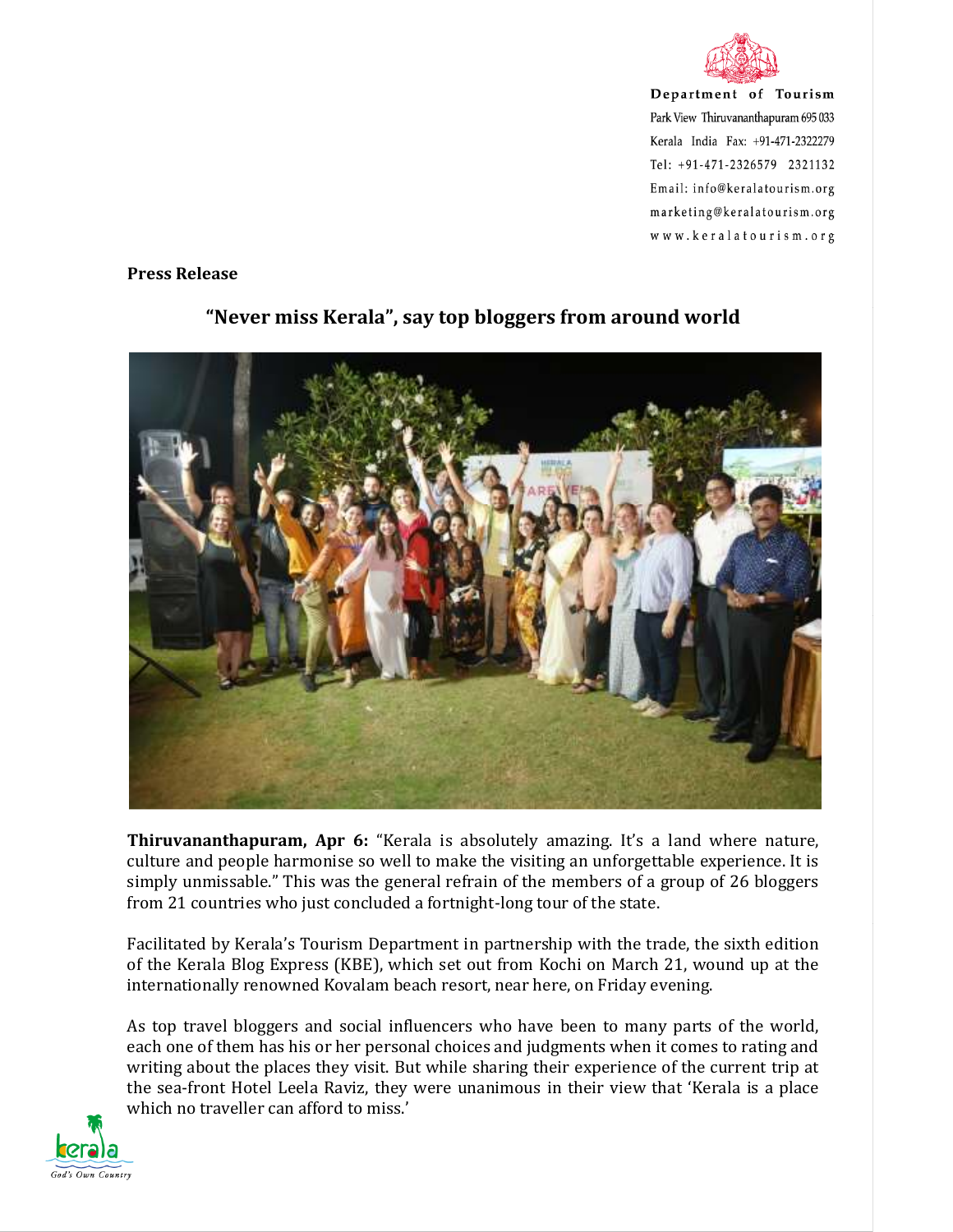

Department of Tourism Park View Thiruvananthapuram 695 033 Kerala India Fax: +91-471-2322279 Tel: +91-471-2326579 2321132 Email: info@keralatourism.org marketing@keralatourism.org www.keralatourism.org

"It's an experience of life. It's all about getting memories," said Shea Powell from Jamaica. "I will tell the world about the "complete and different experience of Kerala through my blog."

Shea was especially bowled over by the exquisite taste and variety of Kerala's spice-rich food and Alleppey (Alappuzha) remains one of the best places she has ever seen anywhere in the world.

"The most striking thing about Kerala is its tranquility and its friendly people," said Alex Chacon, blogger and video producer from the US. "I will certainly record the deep impression that Kerala has left on me and post videos and photographs on my blog www. Conquer The World.com," he gushed forth.

Thanking the participants for showing keen interest in Kerala, Tourism Secretary Smt. Rani George said the latest edition of KBE would certainly generate a lot more enthusiasm about the state the world over.

*"*They all say it had been a memorable experience. I am sure the writings and images to be put out by these 26 bloggers from 21 countries would take forward Kerala Tourism's Human by Nature campaign," said Smt. George, who was present to listen to their experiences and bid farewell to them.

"This time round, we have been able to bring bloggers from Latin American and African countries. This will help create greater global interest about Kerala," said Shri P Bala Kiran, Director of Tourism. "All those who had joined the journey are going to be our brand ambassadors," he said, adding: "It was a joint endeavour of the State Government and Tourism trade."

Mr Baby Mathew, president, Kerala Travel Mart Society (KTM), was also present.

Farhana Oberson from Kenya was presented the Kerala Tourism's prize for the best content posted during the journey for her video on the state and its people. "Kerala has the most kind and smiling people I have seen in any place I visited," she said after receiving the prize.

A unique initiative of Kerala's Tourism Department, KBE seeks to earn global focus on the state's brand assets through first-hand accounts of the travellers. The journey facilitated the visitors to write and post their experiences real-time, as the luxury coach that took them to the best locations of the state was equipped with cutting-edge connectivity solutions.

The KBE this time had a stronger representation from Latin American countries and had 16 of its 26 bloggers women. The endeavour was based on Kerala Tourism's latest global